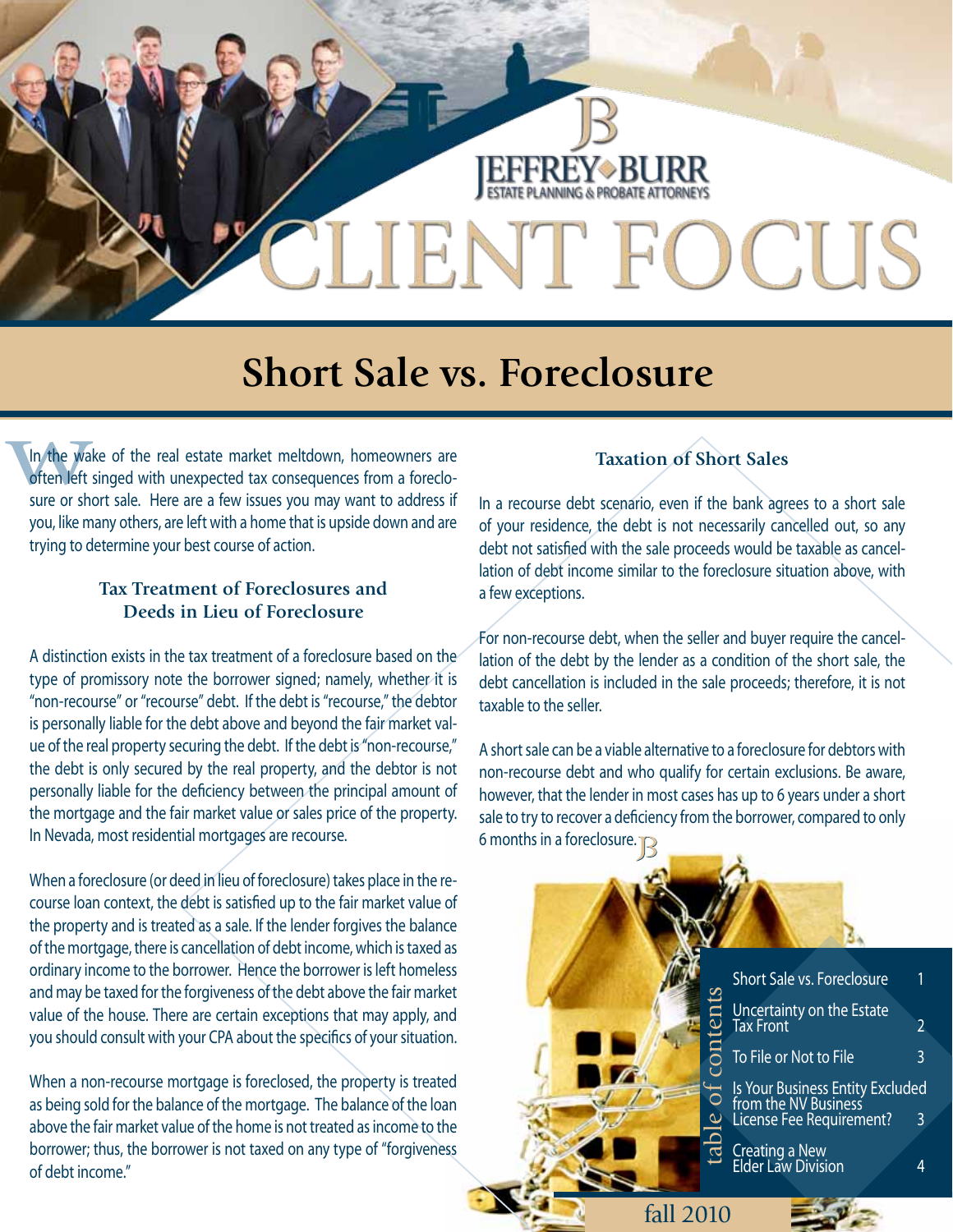# UNCERTAINTY ON THE ESTATE TAX FRONT

With the<br>some peoplanning. With the current uncertainty on the estate tax front, some people feel frozen in place in their estate planning. Regardless of the outcome of estate taxes, there are many other issues we want our clients to be aware of which have very little to do with how the estate tax law finally settles out. Following is a list of important factors in your estate planning which may require changes in your existing plan. We recommend you keep this list handy so as life changes, you will know your estate plan must be modified to best deal with changing circumstances.

**1**Estate taxes are important, but minimization of taxes should not be the driving factor in any plan.

**2**Has your net worth changed significantly since your last meeting  $\mathbb{Z}$  with your advisor?

**3** Are your documents up to date for changes in your current health **S**<br>attus? As clients age, they may want to consider adding a capable family member or friend as a co-trustee. Is everything in place to deal with coming incapacity or known illness?

Have your ideas changed with regard to leaving some of your estate<br>**Ex** for charitable purposes? Have your favored charities changed?

**5**Do you have any heirs or potential heirs who have disabilities or **S**<br>handicaps? Are you sure your plan will not negatively impact any benefits they may be receiving? Even a small inheritance can upset a person's benefits.

**2 6** For our clients who have moved out of Nevada, although your **6** trust and Will are valid in any state, we recommend that you have healthcare and financial powers of attorney which comply with the law in your primary state of residence. We have healthcare power of attorney forms for some states; for other states we recommend you contact a local attorney to get the most up-to-date forms.

**7** Have marriages or divorces occurred among any beneficiaries or yourself? Many of our divorced clients have not yet removed exspouses from their power of attorney designations. Although a divorce automatically voids any bequest under a Will or trust in most cases, it is still important to make sure this is done properly. Also, divorce does not void beneficiary designations of retirement accounts, life insurance and so forth.

**(O** Does your plan do the best it can to eliminate potential conflicts (**O** among heirs? Too often important things, like who inherits family heirlooms, are left to chance, possibly resulting in expensive and divisive family lawsuits.

**9**Has a change in the value of your estate negatively affected the prospects for the survivor  $\theta$ to make distributions of the estate upon the first death. These distribution requirements may have been reasonable when the plan was first drawn up, but we sometimes see cases where the amounts designated to pass upon the death of the first spouse may cause hardship for the surviving spouse.

**10**We have many clients these days who wish they had taken advantage years ago of our recommendations to set up an asset protection Nevada On-Shore Trust. These trusts may or may not protect you from a lawsuit which is threatened or already in progress, but it is still a good idea to plan for future claims. At least twelve states now have asset protection trust laws, so the concept is consistently gaining more of a following.

**11**Have you chosen the correct trustee? Is the son or daughter  $\prod$  you have appointed really capable and will he or she be fair, or does the appointment set up a strong potential for conflict? Perhaps an independent trustee, such as a bank or trust company, would be a safer choice. With all the services provided by banks and trust companies in trust administration, we think they are one of the best bargains around.

**12** Have you designated the beneficiaries of your retirement and accounts properly, e.g., for IRA's, qualified plans, deferred compensation, etc? These assets form a large part of many estates, and it is vital that beneficiary designations be done properly.

**2** Are your assets properly assigned to your trust?

Estate planning is not static; it is a dynamic process. Pay attention to changes in family circumstances and contact your advisor to be sure your plan is set up properly to deal with the changes in life which inevitably come to us all.  $\mathbb{R}$ 

### fall 2010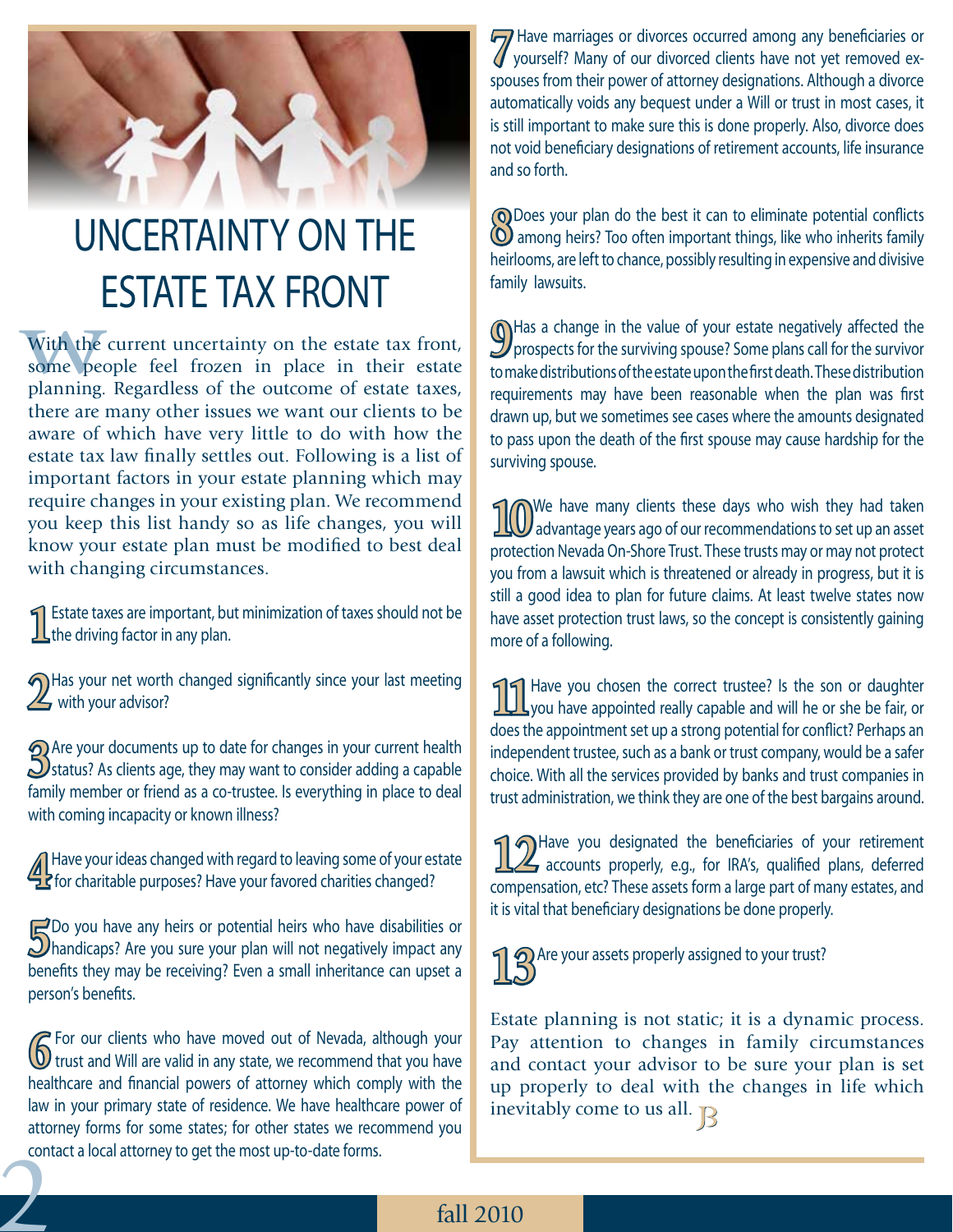## **To File or Not to File: Is it Necessary to File a Federal Estate Tax Return this Year?**

We are now eleven months into 2010, and many of the same questions facing estate planners and their clients earlier this year are still unanswered.

> *Will we see estate tax legislation prior to 2011, preventing a return to a pre-EGTRRA tax regime?*

*Will that legislation affect the current estate tax environment and provide for the retroactive enactment of an estate tax for 2010?* 

> *For estates of those who die in 2010, how is carryover basis applicable?*

*What federal estate tax form should be filed for persons dying during 2010?* 

Thus, with these and other unanswered questions still lingering, many tax professionals are left wondering how to deal with the fallout of the one-year repeal of the estate tax. Unfortunately, as far as we can tell, these and many similar questions are no closer to being answered today than they were at the beginning of the year. Additionally, with a pivotal election season on the horizon, it's unlikely we will see any resolution on the estate tax front before November. That being the case, some guidance and hinting towards forthcoming information in the area

of estate tax return compliance is available. This can be summarized as follows:

◆ Internal Revenue Code Section 6075, which addresses the time for filing an estate tax return during 2010, states that those required to file estate tax returns are required to do so by the due date of the decedent's final federal income tax return, i.e., April 15, 2011.

◆ The IRS will not be releasing a traditional Form 706 for 2010. Rather, the Service will be providing a new type of return meant to address the carryover basis provisions of the 2010 estate tax law as well as the accompanying allocation of stepped-up basis allowances, i.e., \$1.3 million to anyone and an additional \$3 million for assets passing to a spouse directly or through a QTIP-like trust. Apparently, the new return will require that within 30 days of its due date, each person receiving property as part of the administration of the trust/estate is to receive the basis information being reported on the return. Additionally, an IRS attorney, Patrick Leahy (not the Senator), publicly stated that it is not necessary to file a Form 706 this year and that forms filed will be returned to the filing party.

The information above is a good start; however, questions remain. Until there is a definitive resolution to the estate tax compliance mystery before us, we recommend following the IRS attorney's request to not file a Form 706 for persons who have died this year. On a related note, if new estate tax legislation is not put in place in the near future, the estate tax regime described as a "55% rate and a \$1 million exemption" will be making an encore appearance come 2011. In the event of such an occurrence, enough federal estate tax returns will be filed for deaths taking place in 2011 to more than make up for the dearth of such filings this year.

## **Is Your Business Entity Excluded from the Nevada Business License Fee Requirement?**

w

Ta

In October 2009, Nevada passed a law requiring<br>
all Nevada entities to obtain a state business In October 2009, Nevada passed a law requiring license. Currently, the NV Business License Fee is \$200. NRS 76.100 codifies the law that mandates all businesses operating in Nevada to obtain a business license from the Secretary of State. However, NRS 76.020 excludes the following

from being defined as a "business" and, thus, exempts such businesses from having to pay the fee:

- ◆ A governmental entity
- A nonprofit religious, charitable, fraternal or other organization that qualifies as a tax-exempt organization pursuant to 26 U.S.C. § 501(c)

A person who operates a business from his or her home and whose net earnings from that business are not more than 66 2/3 percent of the average annual wage, as computed for the preceding calendar year pursuant to chapter 612 of NRS and rounded to the nearest

hundred dollars (approximately \$18,000 for 2010)

◆ A natural person whose sole business is the rental of four or fewer dwelling units to others

A business whose primary purpose is to create or produce motion pictures

A business organized pursuant to chapter 82 or 84 of NRS (Non-profit Corporations and Corporations Sole)

3 If you feel your business entity qualifies for one of these exemptions, you may refrain from paying the licensing fee when filing your Annual List of Managers or Members.